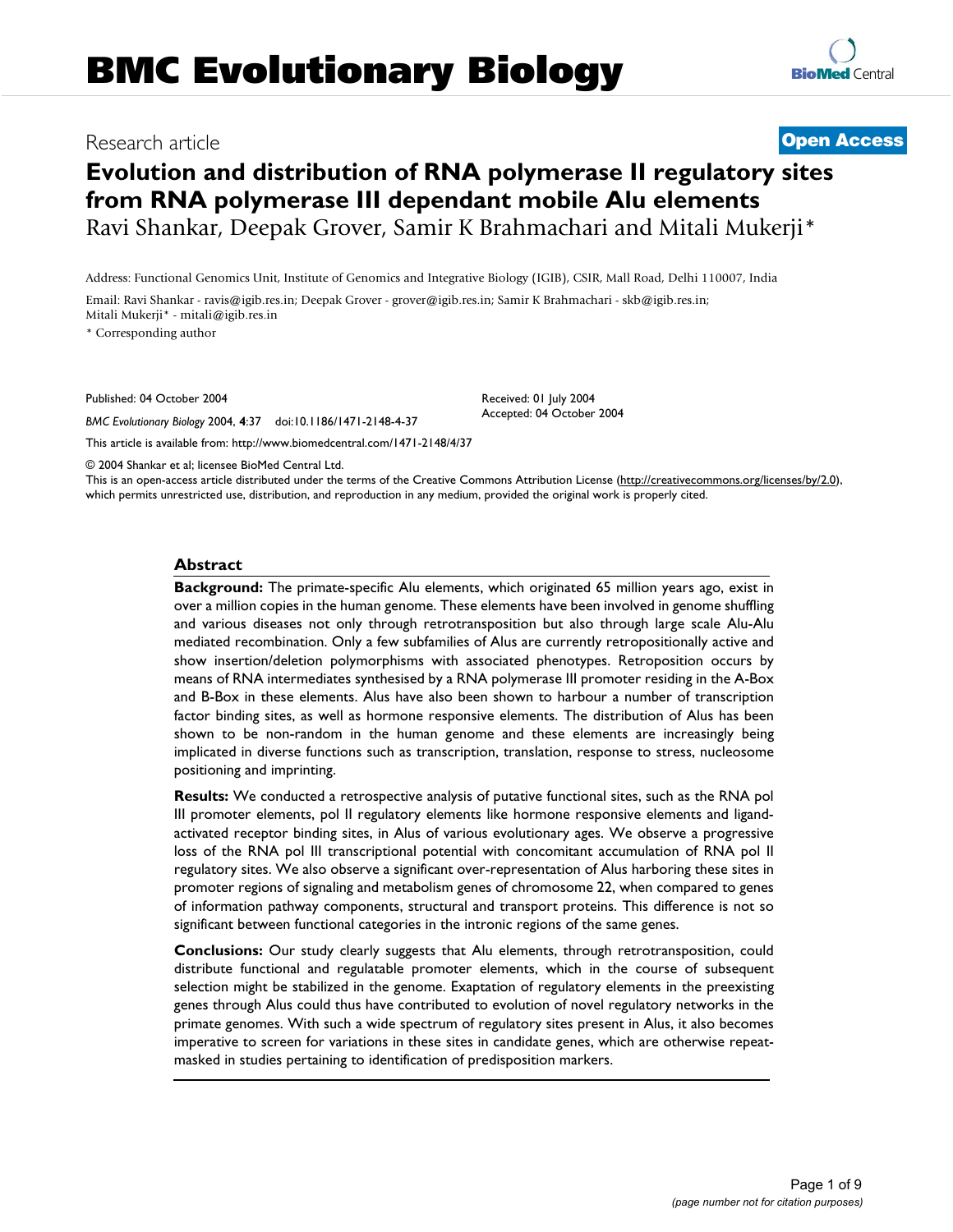# **Background**

In the post genome sequence era, repetitive sequences, erstwhile considered junk and devoid of function, are increasingly being implicated in many cellular functions, genome organization and diseases [1-8]. Alu repeats, which belong to SINE (short interspersed nucleotide elements) family of repetitive sequences, are present exclusively in the primate genomes. These elements which are  $\sim$ 300 bps in length have originated from the 7SL RNA gene and comprise of two similar, but not identical subunits [9-12]. Each element contains a bipartite promoter for RNA polymerase III, a poly (A) tract located between the monomers, a 3'-terminal  $poly(A)$  tract, a number of CpG dinucleotides, and is flanked by short direct repeats [13,14]. Based on certain diagnostic site mutations, they have been broadly classified into three subfamilies: Old (Alu Js), Middle (Alu S) and the Youngest (Alu Ys) [15,16]. Further, some of the Alu Y sequences are very new and exhibit polymorphisms, indicating that they have recently undergone retropositioning process [17].

Alus have been shown to harbor a number of regulatory sites like hormone response element (HRE), and a couple of ligand activated transcription factor binding sites [18- 24]. These sites regulate the expression of downstream genes, in some cases in a temporal or tissue specific manner. Most of the regulatory sites in Alus have been reported during the course of characterization of specific genes [25-32]. Besides, the intrinsic A-Box and B-Box RNA polymerase III (RNA pol III) sequences and the recombinogenic sites present in these elements are involved in retrotranspositional and recombination process [10].

Alus originally demonstrated to have non uniform distribution on the chromosomes through banding studies [33,34] have been recently substantiated by genome sequence analysis [35]. It has been observed that that Alus not only show a non- random pattern of distribution in the human chromosomes but also varying densities within genes. Additionally, in a genome wide expression

analysis, co-variation of expression of gene pairs has been attributed to sequence similarity metric in the upstream region of promoter predominantly contributed by Alu repeats present in these regions [36]. These effects of Alu have been shown to be completely independent of the effects of isochoric (GC) composition on Alu density as well as gene expression [34-36].

Identification and analysis of various permutations and combinations of these regulatory elements in otherwise conserved repetitive Alus are mostly excluded from genetic analysis. Since, Alus occupy a tenth of the human genome, it is imperative to identify those, which might assume function in the proper context. Our primary aim in this analysis is to find out if any bias exists in the distribution of transcriptional regulatory sites in Alus of various evolutionary ages and their distribution with respect to the functional classes of genes.

# **Results and Discussion**

*Distribution of functional sites in Alus is position specific* As a first step toward examining the role of these regulatory sites, we mapped their most probable positions on Alus, using in house developed algorithms (Figure [1\)](#page-2-0). This was carried out on 500 Alus, each of Alu Jo, Alu Jb, Alu Sx, Alu Sc, Alu Yb8 and Alu Y subfamilies. The classification of these evolutionarily distinct subfamilies are based on diagnostic sites [15,16,37,38]. Besides, members of the most recent and retropositionally active and polymorphic Alus were also included in the analysis [39,40]. Though the polymorphic Alus belong to Alu Y subfamily, these were treated as a separate category since insertion/ deletion of these Alus have been associated with many phenotypes/diseases [2]. The regulatory sites show positional conservation across all subfamilies in which they are represented (Table [1](#page-1-0)). However, these sites are distinct from the diagnostic sites, which are used for classifying Alus, which suggests that they have not arisen randomly in different subfamilies.

<span id="page-1-0"></span>**Table 1: Position of sites analysed in Alu repeats in various subfamilies.**

| Family      | A-box | B-box | AML | <b>MPO</b> | <b>CETP</b> | Rec | API    | <b>ERE</b> | <b>RARE</b> | TRE   | nCaRE | <b>LXR</b>  |
|-------------|-------|-------|-----|------------|-------------|-----|--------|------------|-------------|-------|-------|-------------|
| Jb          |       | 76    | 48  | 48         | 47          | 22  | 13/221 | 80         | $57 - 76$   | $-67$ | 289   |             |
| Jo          | ь     | 76    | 48  | 48         | 47          | 22  | 13/221 | 80         | 66          | $-67$ | 289   | $224 - 240$ |
| Sx          | 5     | 76    | 48  | 48         | 47          | 22  | 13     | 80         | 60          | -67   | 289   | 237-250     |
| Sc          | ь     | 76    | 48  | 48         | 47          | 22  | 13/267 | 80         | 68          | -67   | 289   |             |
| v           | 5     | 76    | 48  | 48         | 47          | 22  |        | 80         |             | -67   | 289   |             |
| ҮЬ8         |       | 76    | 48  | 48         | 47          | 22  | 13/270 | 80         | $60 - 66$   | $-67$ | 289   | 230-240     |
| <b>POLY</b> | 5     | 76    | 48  | 48         | 47          | 22  | 13/267 | 80         | 60          | $-67$ | 289   |             |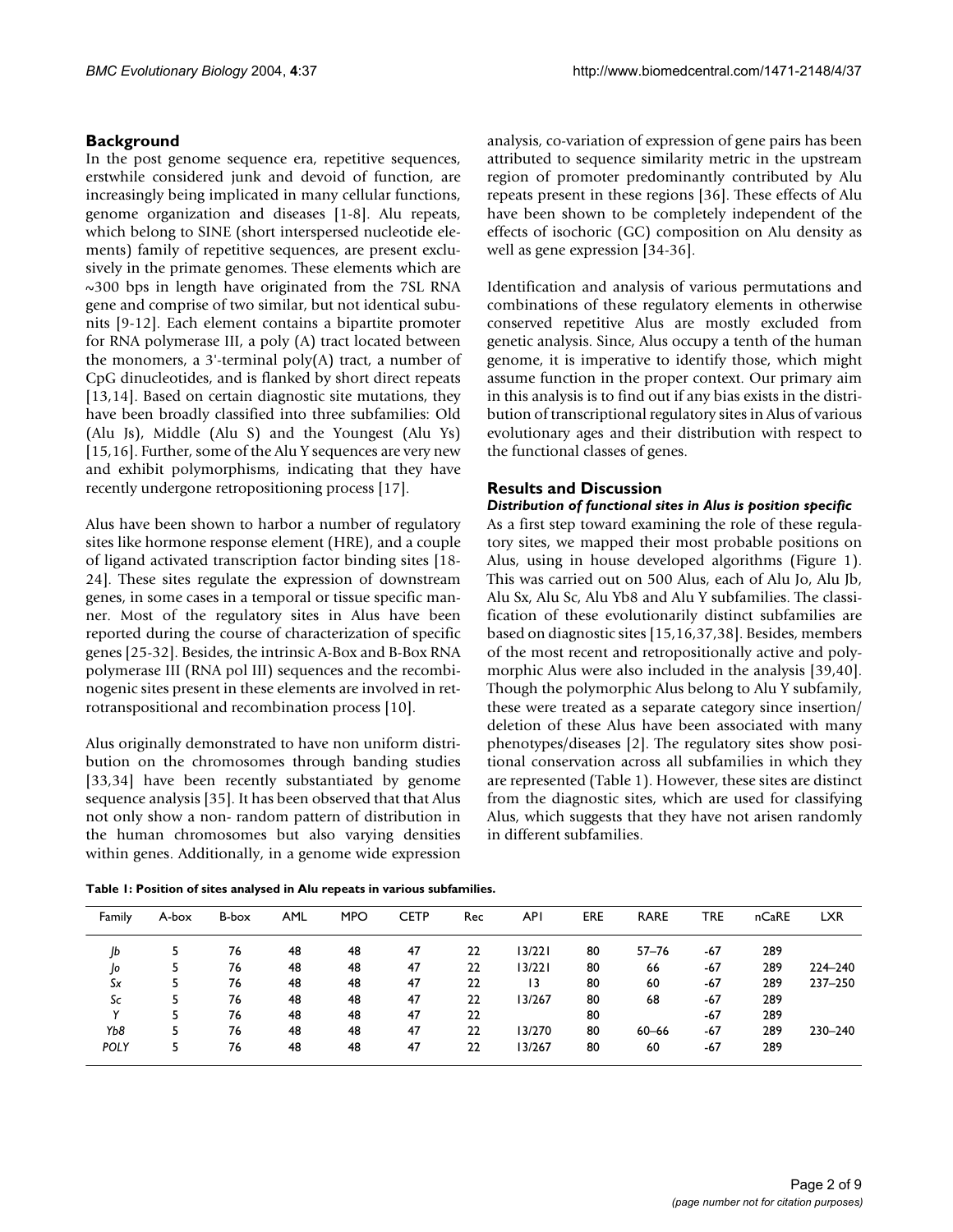<span id="page-2-0"></span>

Figure 1

**Representation of regulatory sites on Alu elements.** 500 representative Alu sequences each of distinct evolutionary ages were selected for identification of most probable regulatory sites. 126 polymorphic Alus (POLY) from younger subfamilies which show insertion – deletion polymorphisms were also analysed. Sites were identified using local alignment based program as well as by probabilistic modelling approach. These sites are positionally conserved in all subfamilies.

*Evolution of regulatory sites is biased and clustered in Alus* Nearly all the analyzed regulatory sites for RNA polymerase II (RNA pol II) are distributed in the region between A- Box and B-Box with more clustering near the B-Box region (Figure [1](#page-2-0)). There is an evolutionary age specific loss / gain of these sites in various subfamilies leading to a bias in their distribution (Figure [2](#page-3-0)). Newly transposing Alus have methylated CpG sites, which are prone to transition. Many sites seem to have evolved as a consequence of these transitions. The regulatory elements are most abundant in the middle subfamilies and least represented in the younger Alus. Some sites like AP1, ERE, nCARE are present in older and middle Alus but rarely so in the younger as well as polymorphic Alus. An opposite trend is observed for CETP, wherein the highest density is observed in the younger active and polymorphic Alus. RARE and TRE sites are retained in all subfamilies whereas LXR is specific to only middle Alu subfamilies (Figure [2\)](#page-3-0). It is curious, nCARE which is also present in the 7sl RNA, the progenitor of Alus, is not equally represented in all Alus and has higher density in the older Alus and middle and is very poorly represented in the younger subfamilies.

#### *Evolution from retropositionally active to transcriptionally active Alu elements*

Majority of Alu retroposition has ceased at least 30 million years ago and only a few Alu subfamilies are still active [15,17,41]. Transcription of Alus is a prerequisite for retrotransposition and there is regulation not only during transcription initiation but also at the level of stability of transcripts [42]. Alu elements are transcribed by RNA pol III which are composed of two properly spaced conserved sequence motifs, an upstream element named the A-Box and a downstream element called the B Box which are essential for efficient transcription. Deletion of the Box B sequences within the Alu repeat completely abolishes the transcriptional activity. In the absence of box A sequences even though there is a reduction in efficiency of transcription by 10 to 20 fold, B-Box sequence is still capable of initiating transcription 70 bps upstream [43,44]. An intact A Box is therefore a critical determinant for RNA pol III retropositional activity. Besides, it has been shown by *in vitro* as well as in *vivo* studies in the 'B' Box that 'G' and 'T' residues at the 1st and 3rd positions respectively are very critical for it's functioning [45]. Our analysis on the distribution of these promoter elements show that the polymorphic Alu sequences have the highest density of A Box (70%) and is almost absent in older subfamilies (Figure [2\)](#page-3-0). Since the younger Alus are considered to be transcriptionally more active, this fits in well with the loss of this site in the course of evolution due to accumulation of mutations. The B Box motif with the sequence  $G(A/T)T(C/T)$ RANNC shows a similar trend as the A Box. Interestingly, a fraction of older Alu subfamily still retains the B-Box sequence. However, 'A' residue at the second position which has not been shown to be critical for transcription is a diagnostic nucleotide [39] for the younger subfamilies. This could result in the increased proportion for B-Box in the younger families. We observe a very curious distribution of the B Box motif if we consider the sequence GTT(C/T)GAGAC (B'Box in Figure [2](#page-3-0)) wherein we restrict the pattern to the experimentally validated sequence. Alu Sx and Alu Sc have the highest density match with this pattern, followed by the older subfamilies and it is present in only < 2% frequency in AluY and polymorphic Alus. The "C" at the 4th position in this case is mutated to "T" in the older families. The Yb8 family that has been reported to be transcriptionally and retropositionally active amongst the younger subfamilies, retains the B'-Box element in a significant fraction. This suggests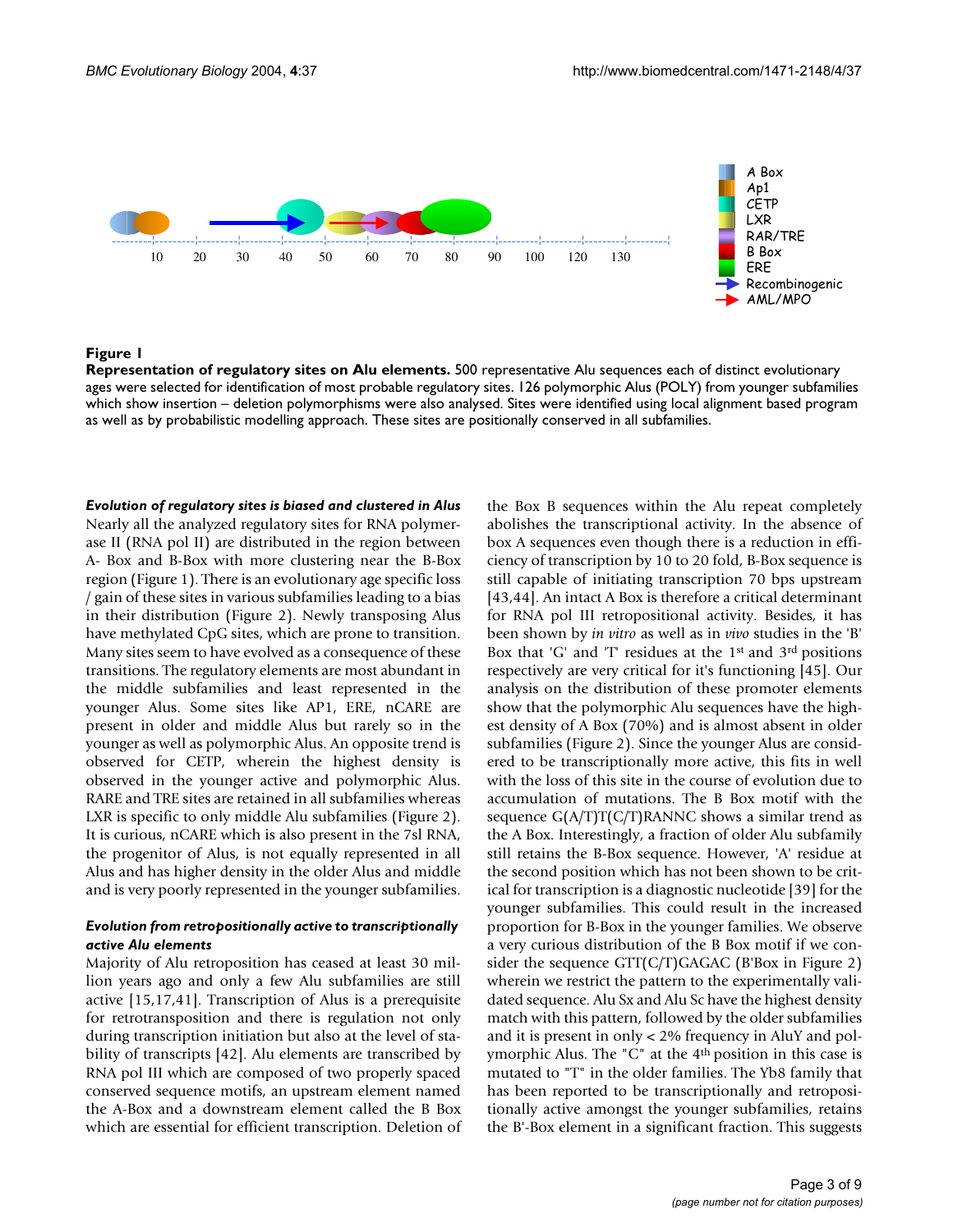<span id="page-3-0"></span>

Distribution of regulatory sites in various Alu subfamilies as well as polymorphic Alus **Figure 2 Distribution of regulatory sites in various Alu subfamilies as well as polymorphic Alus.** On the X-axis Alus of different evolutionary ages as well as polymorphic Alus (POLY) are represented. On the Y-axis the percentage of elements carrying these sites in various subfamilies is indicated.

that even though retropositionally competent younger Alus are hypothesized to be transcriptionally active, only a minority retains consensus B'-Box. It is possible that the enhancing activity of the A Box is sufficient to drive transcription from the weaker B'- Box in the younger subfamilies. Our findings corroborates well with an earlier study in which presence of all subfamilies in the RNA polymerase III driven Alu transcript pool was reported [46]. Additionally, it was also observed that though there was a quantitative bias towards younger subfamilies and younger members of these subfamilies (based on their relative presence in the transcript compared to their abundance in the genome), there was a preferential expression of the middle subfamilies relative to the most active subfamilies. Our observations, therefore, further rules out the hypothesis that transcription may be biased only towards retropositionally active subfamilies of Alu elements. This could be the reason why only a fraction of younger Alus is currently retrotranspositionally active. The presence and

retention of B-Box coupled with near absence of A Box in the Alu Sx and AluSc families suggests basal level of transcription from these elements which could be enhanced through binding of other regulatory proteins under certain conditions such as stress [47]. Additionally, with evidence of presence of naturally occurring Alu antisense as well as edited Alu transcripts [48,49], transcribing Alus could play a major role in yet unknown biological processes.

# *Exaptation of Alus in the transcriptional regulatory repertoire*

Alus have been demonstrated to exert effects at transcription, post-transcription as well as at the translation level. In an earlier study on complete chromosomes 21 and 22, we have demonstrated that the Alu elements are clustered in genes of signaling, metabolic and transport proteins and rarely present in the structural and information proteins [50]. This clustering bias was found to be irrespective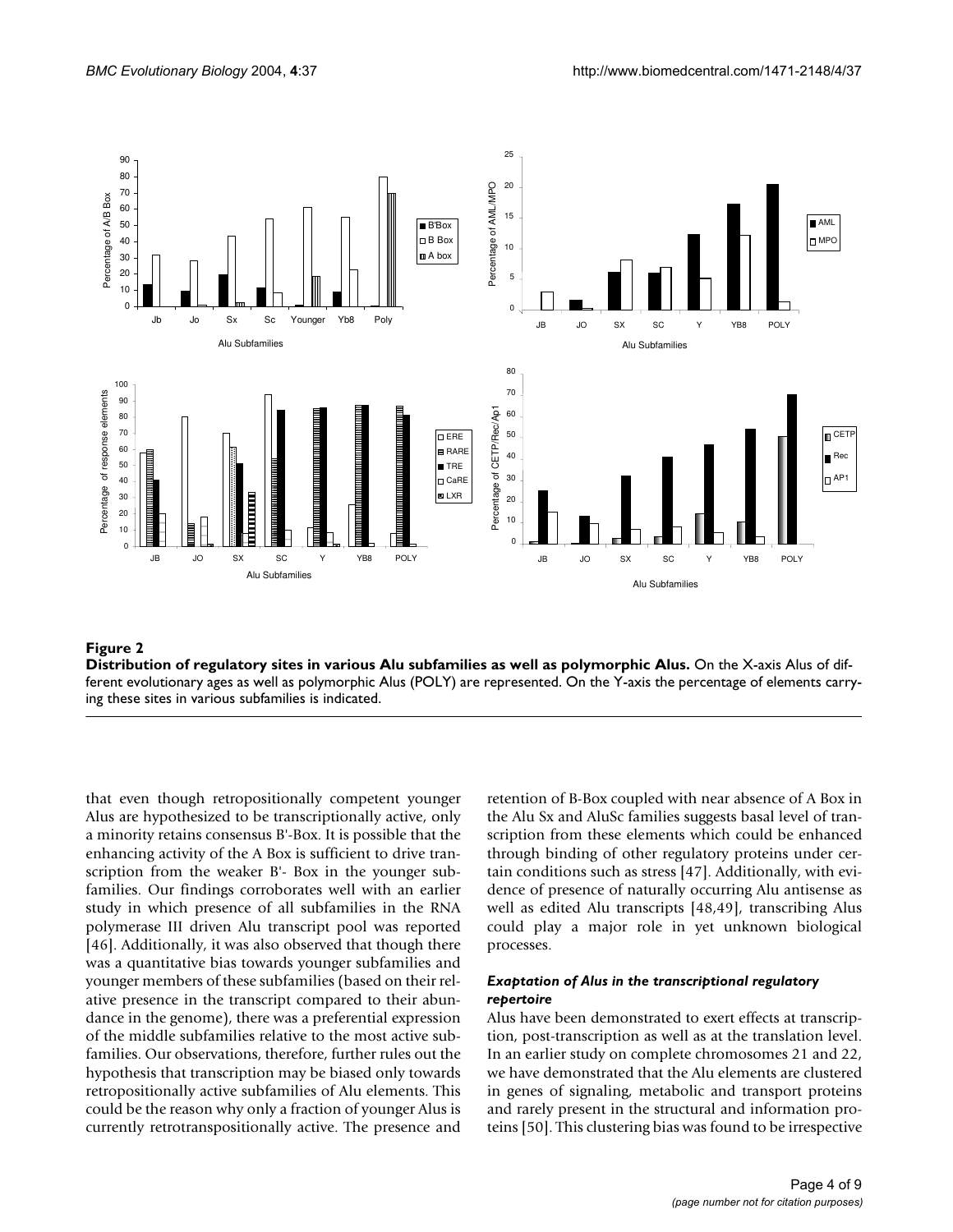of genomic location, GC content, length of genes or intronic content. To further address whether the Alus harboring transcriptional regulatory sites also show a selective distribution and thereby exert effects on transcription, we analyzed their distribution in the genes of various functional categories of chromosome 22. Two different datasets 1) Promoter region Alus and 2) Intronic region Alus, harboring regulatory sites were analyzed. The promoter region Alus of genes involved in metabolism, signaling were significantly rich in regulatory sites compared to those of information, structure and transport (F value =  $4.86$ , df =  $4$ ,  $40$ , p-value <  $0.0027$ ). In the intronic regions, distinction in their distribution with respect to functional categories was not so significant though the intronic regions also harboured Alus containing regulatory sites (F value =  $2.92$ , df =  $4,40$ , p-value =  $0.032$ ). Since the genes of the signaling and metabolic pathway are more subject to regulation by cellular cues like hormonal triggers, this observation is significant. Most of the Alus in the promoters belong to the middle Alu S families and rarely Younger Alus are present. Since younger Alus also harbour few regulatory sites and actively retropose, it is possible that there is a negative selection against their insertion in the promoter sites of genes of information pathways and structural proteins [see the 1].

#### *Alu movements and aberrant gene expression*

Gene inversions, duplications and formation of pseudogenes have been extensively reported to be mediated both through retrotransposition as well as recombination of Alus. This, in many cases, has also been associated with aberrant gene expression. For instance, presence of AML sites in an Alu upstream of MPO gene, has been first demonstrated to be associated with Acute Myelocytic Leukemia [20]. This is due to the presence of a strong SP1 site within AML which leads to over expression of MPO gene. AML sites are most abundant in younger and polymorphic Alus and a single base pair transition results in MPO site, present predominantly in the members of older subfamilies. In the case of polymorphic Alus, many sequences that do not show 100% conservation of AML site still retain the SP1 site. Interestingly, the core recombinogenic site is also most predominant in younger and polymorphic Alus. The presence of recombinogenic sites in polymorphic Alus, could therefore not only contribute to genome shuffling but also serve to distribute ectopic sites such as AML through retrotransposition and recombination (Figure [2\)](#page-3-0).

# *Regulatory region distribution through Alu expansion*

Analysis of regulatory sites within Alus suggests that a polymorphic Alu has the potential to transpose and recombine which allows it to integrate at random sites in the genome. They also harbour potential regulatory sites, which could evolve to become accessory sites for RNA pol

II transcription as revealed by their clustering in older subfamilies. Further, the Alu sequence due to acquisition of novel functions could form a part of the transcription repertoire involved in the regulation of the downstream / associated genes and create novel regulatory networks (Figure [3](#page-5-0)). These results also corroborate with the hypothesis of evolution of transposable elements of Kidwell [51] wherein they had proposed a 3 stage life cycle of class II Transposable elements:- invasion and amplification followed by mutations and maturity and finally senescence and fading. In the case of Alu, instead of fading, they could also evolve to become members of host regulatory machinery.

# **Conclusions**

Comparison of sequences in the regulatory regions of many homologous genes in human have shown accumulation of Alus, not only post divergence from non-human primates but also during primate evolution [52]. Perhaps, recruitment of cis regulatory elements responsive to cellular cues through Alu elements could result in altered spatial and temporal transcription of genes as well as create novel metabolic and signaling networks. These might contribute to the observable physiological complexity in human and primates [53]. Additionally, the underlying events which would be defining event of speciation of human from chimpanzee (with which it shares nearly 99% homology at coding level) still eludes identification and might to some extent reside in such genomic elements. These issues can now be addressed through comparison of these sites in human and chimpanzee.

Currently, Alus are repeat-masked in all studies pertaining to identification of predisposition markers in complex disorders. With such wide spectrum of nuclear receptors, which play a major role in maintaining normal physiological state and affect as diverse processes as development, reproduction, general metabolism, residing in Alus, it therefore becomes imperative to screen for variations in these sites. This might have important consequences in the candidate genes for those complex diseases that are triggered in response to hormonal imbalances as well as other environmental cues.

# **Methods**

126 polymorphic Alu sequences cited in literature [39,40] were retrieved using NCBI BLAST and Repeat Masker software[54,55]. The analysis was carried out on Alu repeats of human chromosome 22. A randomly selected representative set of approximately 500 Alu sequences, each of distinct evolutionary ages, Alu Jb, Alu Jo, Alu Sx, Alu Sc, Alu Yb8 and Alu Y were used for the analysis. Sequences were retrieved from Sanger Institute Home Page, June 2001 release [56]. Besides, Alus were also analyzed within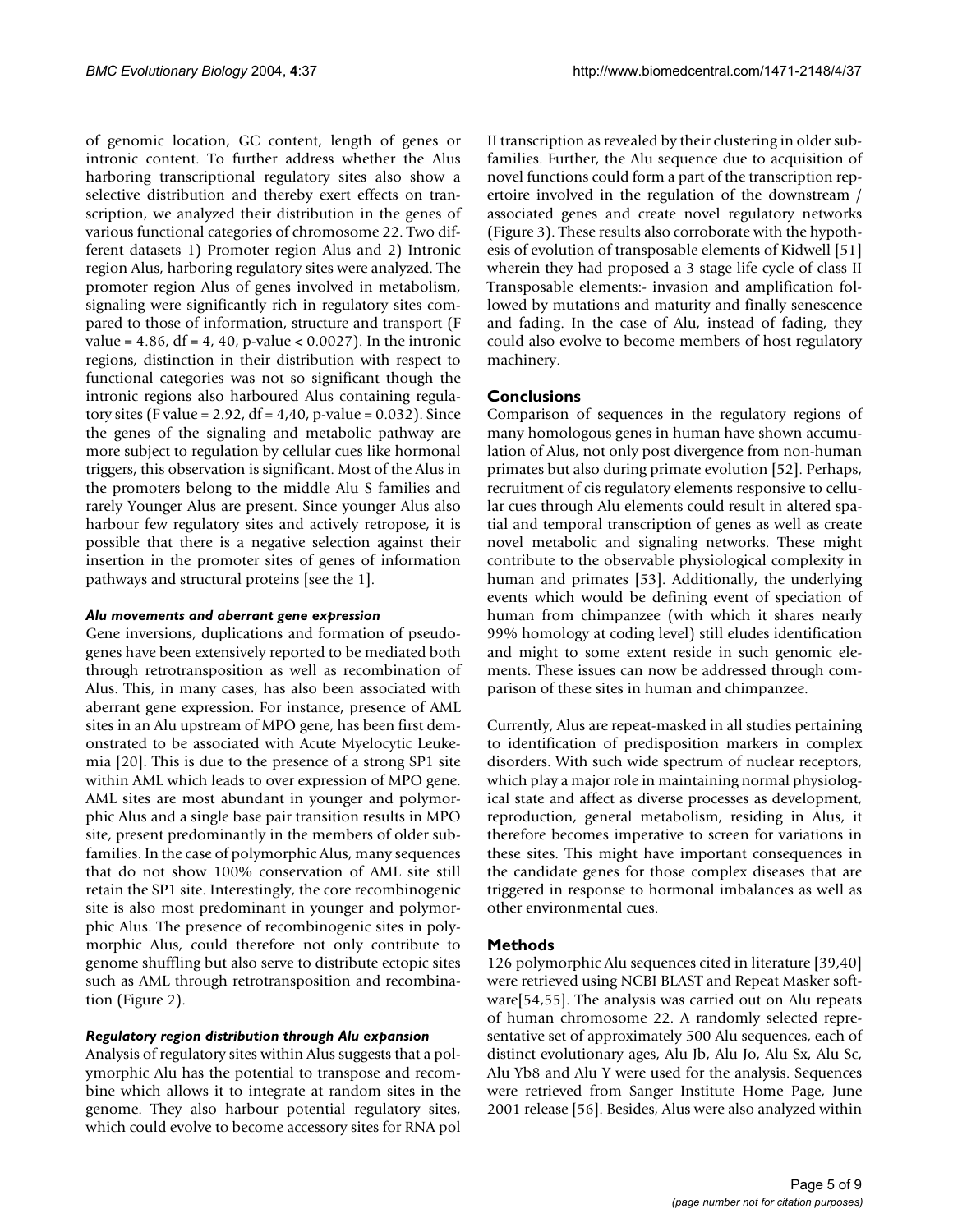<span id="page-5-0"></span>

# **Figure 3**

**Alu expansion and evolution of regulatory sites.** With the help of LINEs, Alu may keep on retro-transposing or may get inactive/negatively selected. Alternatively, it may integrate upstream of a gene, accumulate mutations, evolve RNA pol II regulatory sites, get stabilized and control gene expression. This is supported by the presence of sparse regulatory sites, unhindered A box, recombinogenic sites initially in the younger and active Alus and its accumulation in older Alu subfamilies as well as significant presence of Alus harbouring regulatory sites in the promoter encompassing regions of the genes of signaling and metabolic pathways.

5000 base pairs upstream of genes of chromosome 22 in the regulatory regions encompassing promoter sequences as well as inside their intronic regions.

#### *Collection of biologically active sites*

Information about the regulatory sites and their sequences was collected from various literature sources (Table [2](#page-6-0)). Characteristic features of the sites are given below. We selected those regulatory sites, which have been shown to have function in the Alu elements. The A Box and B Box sequences define the bipartite internal promoters, which bind RNA polymerase III. MPO and AML sites, which are 14 nucleotides differ by an A / G at 5th position of the sequence and transition from G to A at this site converts the MPO allele to AML, resulting in the formation of a strong SP-1 binding site and over expression of the following gene. AP1 sites bind AP-1 transcription factor, which is a dimeric complex that contains members of the JUN, FOS, ATF and MAF protein families. Hormone responsive elements (HRE) are super family of binding sites for ligand activated nuclear hormone receptors for thyroid hormone (TRE), retinoic acid (RARE) and

vitamin D, which regulate gene transcription. Estrogen response elements (EREs) are sites for binding of estrogen receptor (ER), a ligand-activated enhancer protein that is a member of the steroid/nuclear receptor super family and transactivates gene expression in response to estradiol. The negative calcium response element type 2 (nCARE) is a regulatory DNA sequence, which inhibits transcription in response to raised extra cellular calcium levels. The nuclear receptors liver X (LXR) is involved in different cellsignaling pathways. CETP site is an orphan receptor site in the Alu in promoter of cholesteryl ester transfer protein (CETP) which plays a key role in reverse cholesterol transport in mediating the transfer of cholesteryl ester from HDL to atherogenic apolipoprotein B-containing lipoproteins.

#### *Computational methods*

Two different programs were written in order to locate the most probable biologically significant regions. A local alignment based program, Xalign, was implemented in C++, Red Hat 7.3 based Linux. This program finds the probable sites by aligning the consensus of regulatory site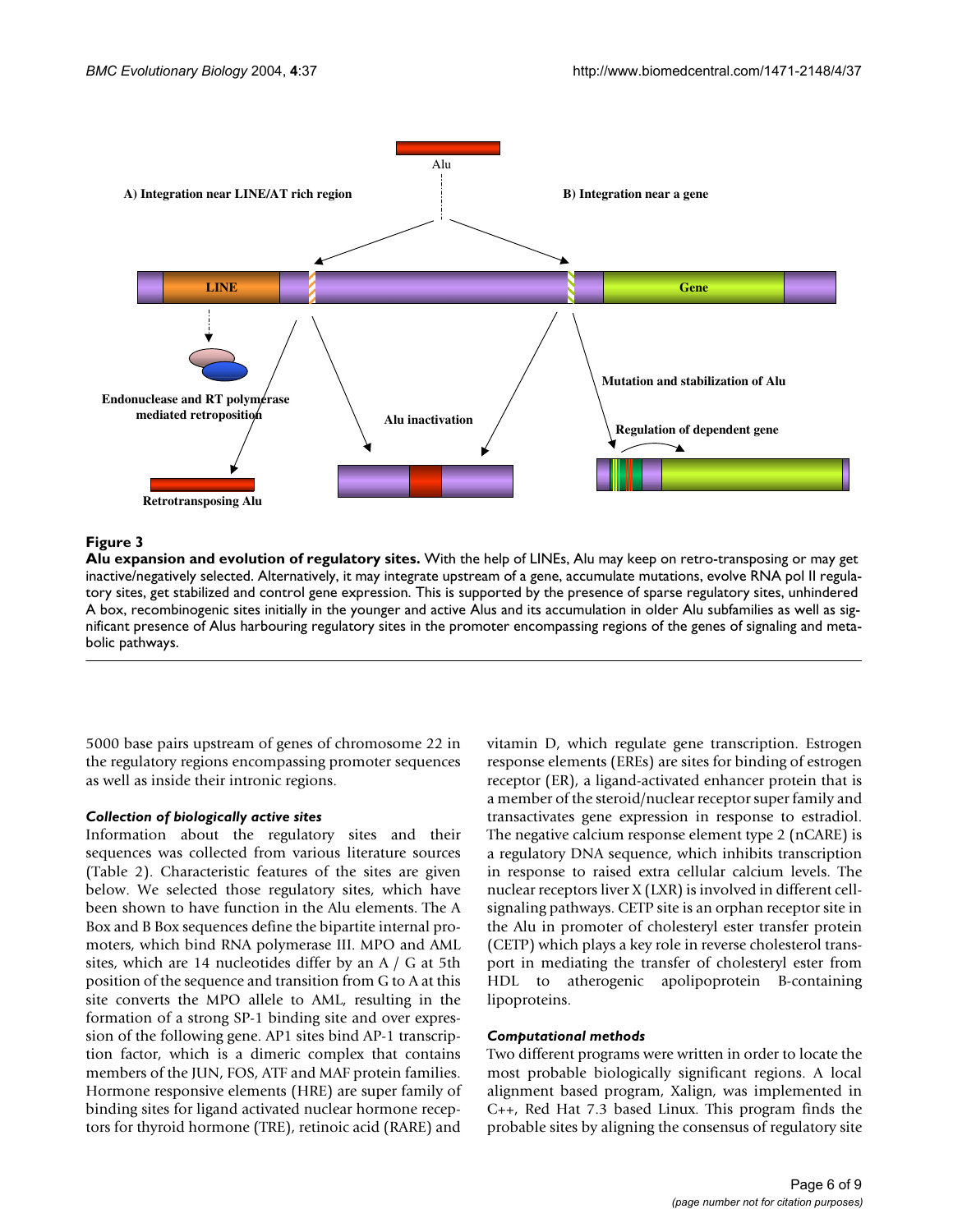| Site                                                    | Sequence                          |
|---------------------------------------------------------|-----------------------------------|
|                                                         |                                   |
| Retinoic acid response element (RARE)                   | $5'(AG)G(GT)TCA$ 3'               |
| Estrogen Response Element (ERE)                         | 5'(GA)(GA)TCA(CG)(AC)(CG)TGACC 3' |
| Negative calcium response element (nCARE)               | 5' TGAGACNNNGTCTCAAAAA 3'         |
| Liver X receptor                                        | 5' GACCTNNNNTGATCC 3'             |
| Cholestryl esterase transferase response element (CETP) | 5'CCGNGGCGGGC 3'                  |
| API site                                                | 5' T(GTA)A(GC)TCA 3'              |
| Acute Myelocytic Leukemia (AML) site                    | 5' AGGCGGGTGGATCA 3'              |
| Myelo Peroxidase (MPO) site                             | 5' AGGCAGGTGGATCA 3'              |
| Recombinogenic site                                     | 5'CCCTGTAATCCTAGCACTTTGGAGGC 3'   |
| A-Box                                                   | 5' GGGCGCGGTGGC 3'                |
| B-Box                                                   | 5' G(A/T)T(C/T)RANNC 3'           |
| B'Box                                                   | 5' G TT(C/T)GAGAC 3'              |

<span id="page-6-0"></span>**Table 2: Sequences of regulatory elements analysed in Alu repeats.**

Nucleotide sequences in parenthesis indicate alternate nucleotides and have been written in increasing order of their preference.

with the query sequence. Multiple queries with a size upto 600 nucleotides can be taken at a time. Another program, Promotif, was implemented in C++, Red Hat 7.3 based Linux, using the probabilistic modeling approach. It uses the position weight matrix, normalization of the positions with conservation index (Ci Value), and inter-nucleotide dependence in terms of transition matrix to find out the sites. Position weight matrices were generated using Gibbs Motif Sampler, for every site included in the program. The sequences for position weight matrix generation were carefully selected based on the sequence and length reported for each binding site. The final length for search was fixed at the lowest length observed. This provides element specific matrix with lesser chance for the selection on non-RE regions. For the sites analyzed, it had an in built transition matrix, position weight matrix and conservation index. Batch analysis of over a thousand Alu sequences can be performed with this program.

Using the annotated sequences from literature as well as from NCBI web page, training set for the probabilistic model was created. Training was done for approximately 70% sequences and rest of the sequences were taken as test set. Details of the program along with the equations used are available on request.

#### *Mapping of recently integrated and younger Alus*

About 126 recently integrated Alus from younger subfamilies were searched in the human genome using BLASTn at NCBI server and regulatory sites were mapped in these regions using the programs discussed above.

#### **Association analysis**

Alus in the promoter regions and intronic regions of functionally classified genes [50] of chromosome 22 were mapped and pattern of distribution of biologically significant sites were analyzed by ANOVA.

#### **Authors' contributions**

RS developed the algorithms and programs for identifying regulatory and significant regions, carried out the analysis of distribution of these sites in Alu subfamilies, association analysis and drafted the manuscript. DG was involved in chromosome 22 analyses. SKB participated in the design of the study. MM conceived of the study, participated in its design, analysis, coordination and manuscript preparation. All authors read and approved the final manuscript.

# **Additional material**

#### **Supplementary data**

*The analysis over the promoter and intronic regions has been performed through the data given in the supplementary table file, supplementary table 3\_ravishankar et al. Format: .xls. For human chromosome 22, the data contains the accession number, associated Alu family, the respective positions, functional class of the region and further details, for each associated regulatory element found within the Alu repeats in the 5' flanking [promoter and intronic regions. The zipped file name is supplementary](http://www.biomedcentral.com/content/supplementary/1471-2148-4-37-S1.zip)  1.zip. Details about programs used are on request for academic users.* Click here for file

[http://www.biomedcentral.com/content/supplementary/1471- 2148-4-37-S1.zip]

# **Acknowledgements**

We thank Krishna Kumar and S Suganya for computational support. Financial support from Council of Scientific and Industrial Research (CSIR) projects (CMM0016) to MM and (CMM0017) to SKB is duly acknowledged.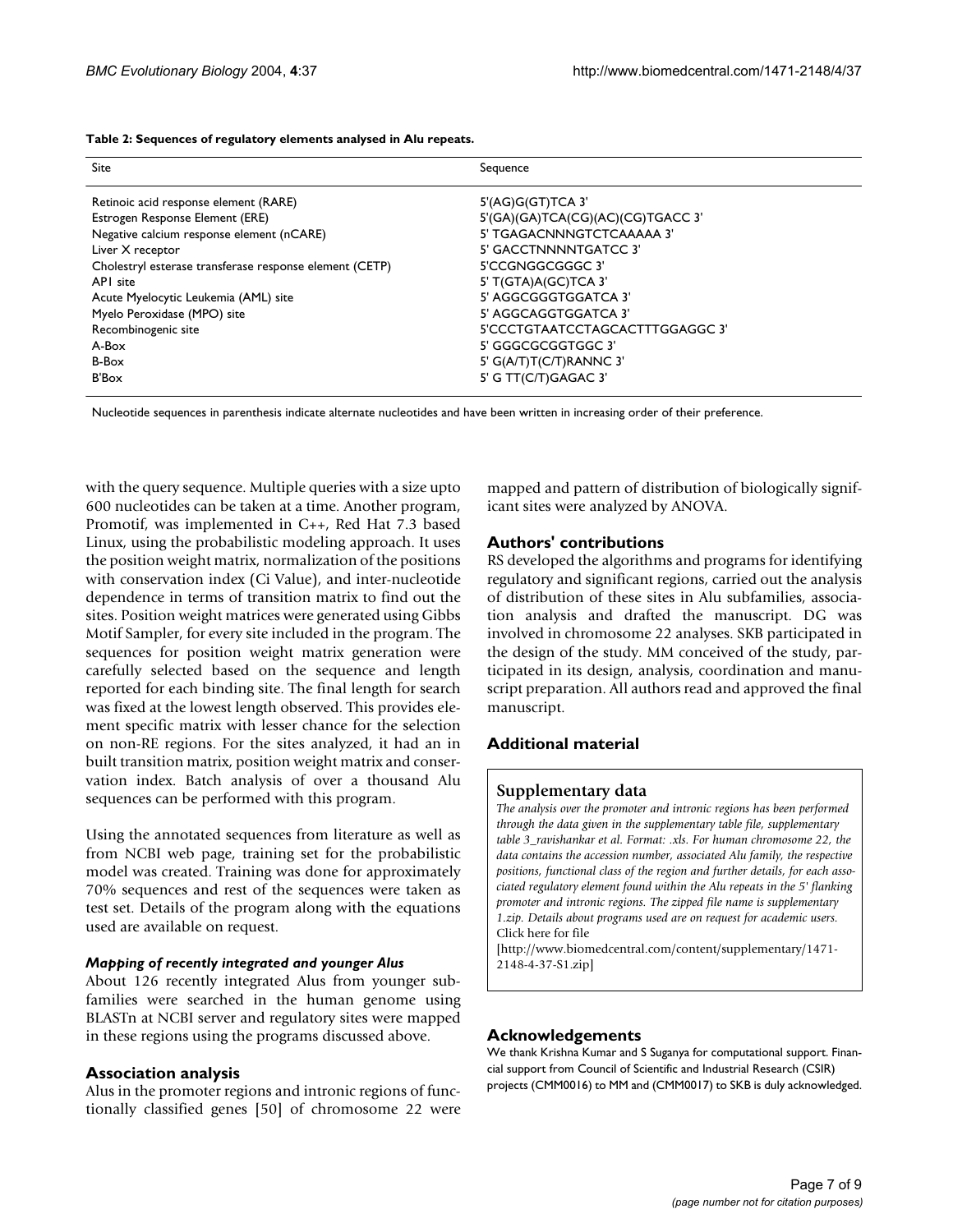#### **References**

- 1. Hamdi HK, Nishio H, Tavis J, Zielinski R, Dugaiczyk A: **[Alu-medi](http://www.ncbi.nlm.nih.gov/entrez/query.fcgi?cmd=Retrieve&db=PubMed&dopt=Abstract&list_uids=10843848)[ated phylogenetic novelties in gene regulation and](http://www.ncbi.nlm.nih.gov/entrez/query.fcgi?cmd=Retrieve&db=PubMed&dopt=Abstract&list_uids=10843848) [development.](http://www.ncbi.nlm.nih.gov/entrez/query.fcgi?cmd=Retrieve&db=PubMed&dopt=Abstract&list_uids=10843848)** *J Mol Biol* 2000, **299:**931-939.
- 2. Deininger PL, Batzer MA: **[Alu repeats and human disease.](http://www.ncbi.nlm.nih.gov/entrez/query.fcgi?cmd=Retrieve&db=PubMed&dopt=Abstract&list_uids=10381326)** *Mol Genet Metab* 1999, **67:**183-193.
- 3. Szmulewicz MN, Novick GE, Herrera RJ: **[Effects of Alu insertions](http://www.ncbi.nlm.nih.gov/entrez/query.fcgi?cmd=Retrieve&db=PubMed&dopt=Abstract&list_uids=9694261) [on gene function.](http://www.ncbi.nlm.nih.gov/entrez/query.fcgi?cmd=Retrieve&db=PubMed&dopt=Abstract&list_uids=9694261)** *Electrophoresis* 1998, **19:**1260-1264.
- 4. Muratani K, Hada T, Yamamoto Y, Kaneko T, Shigeto Y, Ohue T, Furuyama J, Higashino K: **[Inactivation of the cholinesterase gene](http://www.ncbi.nlm.nih.gov/entrez/query.fcgi?cmd=Retrieve&db=PubMed&dopt=Abstract&list_uids=1662391) [by Alu insertion: possible mechanism for human gene](http://www.ncbi.nlm.nih.gov/entrez/query.fcgi?cmd=Retrieve&db=PubMed&dopt=Abstract&list_uids=1662391) [transposition.](http://www.ncbi.nlm.nih.gov/entrez/query.fcgi?cmd=Retrieve&db=PubMed&dopt=Abstract&list_uids=1662391)** *Proc Natl Acad Sci U S A* 1991, **88:**11315-11319.
- 5. Wallace MR, Andersen LB, Saulino AM, Gregory PE, Glover TW, Collins FS: **[A de novo Alu insertion results in neurofibromatosis](http://www.ncbi.nlm.nih.gov/entrez/query.fcgi?cmd=Retrieve&db=PubMed&dopt=Abstract&list_uids=1719426) [type 1.](http://www.ncbi.nlm.nih.gov/entrez/query.fcgi?cmd=Retrieve&db=PubMed&dopt=Abstract&list_uids=1719426)** *Nature* 1991, **353:**864-866.
- 6. Brahmachari SK, Meera G, Sarkar PS, Balagurumoorthy P, Tripathi J, Raghavan S, Shaligram U, Pataskar S: **[Simple repetitive sequences](http://www.ncbi.nlm.nih.gov/entrez/query.fcgi?cmd=Retrieve&db=PubMed&dopt=Abstract&list_uids=8582360) [in the genome: structure and functional significance.](http://www.ncbi.nlm.nih.gov/entrez/query.fcgi?cmd=Retrieve&db=PubMed&dopt=Abstract&list_uids=8582360)** *Electrophoresis* 1995, **16:**1705-1714.
- 7. Conrad M, Brahmachari SK, Sasisekharan V: **[DNA structural vari](http://www.ncbi.nlm.nih.gov/entrez/query.fcgi?cmd=Retrieve&db=PubMed&dopt=Abstract&list_uids=3730535)[ability as a factor in gene expression and evolution.](http://www.ncbi.nlm.nih.gov/entrez/query.fcgi?cmd=Retrieve&db=PubMed&dopt=Abstract&list_uids=3730535)** *Biosystems* 1986, **19:**123-126.
- 8. Makalowski W: **[Genomic scrap yard: how genomes utilize all](http://www.ncbi.nlm.nih.gov/entrez/query.fcgi?cmd=Retrieve&db=PubMed&dopt=Abstract&list_uids=11163962) [that junk.](http://www.ncbi.nlm.nih.gov/entrez/query.fcgi?cmd=Retrieve&db=PubMed&dopt=Abstract&list_uids=11163962)** *Gene* 2000, **259:**61-67.
- 9. Labuda D, Striker G: **[Sequence conservation in Alu evolution.](http://www.ncbi.nlm.nih.gov/entrez/query.fcgi?cmd=Retrieve&db=PubMed&dopt=Abstract&list_uids=2541408)** *Nucleic Acids Res* 1989, **17:**2477-2491.
- Schmid C, Maraia R: [Transcriptional regulation and transposi](http://www.ncbi.nlm.nih.gov/entrez/query.fcgi?cmd=Retrieve&db=PubMed&dopt=Abstract&list_uids=1335809)**[tional selection of active SINE sequences.](http://www.ncbi.nlm.nih.gov/entrez/query.fcgi?cmd=Retrieve&db=PubMed&dopt=Abstract&list_uids=1335809)** *Curr Opin Genet Dev* 1992, **2:**874-882.
- 11. Schmid CW: **[Alu: structure, origin, evolution, significance and](http://www.ncbi.nlm.nih.gov/entrez/query.fcgi?cmd=Retrieve&db=PubMed&dopt=Abstract&list_uids=8650306) [function of one-tenth of human DNA.](http://www.ncbi.nlm.nih.gov/entrez/query.fcgi?cmd=Retrieve&db=PubMed&dopt=Abstract&list_uids=8650306)** *Prog Nucleic Acid Res Mol Biol* 1996, **53:**283-319.
- 12. Ullu E, Tschudi C: **[Alu sequences are processed 7SL RNA](http://www.ncbi.nlm.nih.gov/entrez/query.fcgi?cmd=Retrieve&db=PubMed&dopt=Abstract&list_uids=6209580) [genes.](http://www.ncbi.nlm.nih.gov/entrez/query.fcgi?cmd=Retrieve&db=PubMed&dopt=Abstract&list_uids=6209580)** *Nature* 1984, **312:**171-172.
- 13. Rowold DJ, Herrera RJ: **[Alu elements and the human genome.](http://www.ncbi.nlm.nih.gov/entrez/query.fcgi?cmd=Retrieve&db=PubMed&dopt=Abstract&list_uids=11145422)** *Genetica* 2000, **108:**57-72.
- 14. Mighell AJ, Markham AF, Robinson PA: **[Alu sequences.](http://www.ncbi.nlm.nih.gov/entrez/query.fcgi?cmd=Retrieve&db=PubMed&dopt=Abstract&list_uids=9395063)** *FEBS Lett* 1997, **417:**1-5.
- 15. Shen MR, Batzer MA, Deininger PL: **[Evolution of the master Alu](http://www.ncbi.nlm.nih.gov/entrez/query.fcgi?cmd=Retrieve&db=PubMed&dopt=Abstract&list_uids=1774786) [gene\(s\).](http://www.ncbi.nlm.nih.gov/entrez/query.fcgi?cmd=Retrieve&db=PubMed&dopt=Abstract&list_uids=1774786)** *J Mol Evol* 1991, **33:**311-320.
- 16. Jurka J, Milosavljevic A: **[Reconstruction and analysis of human](http://www.ncbi.nlm.nih.gov/entrez/query.fcgi?cmd=Retrieve&db=PubMed&dopt=Abstract&list_uids=1706781) [Alu genes.](http://www.ncbi.nlm.nih.gov/entrez/query.fcgi?cmd=Retrieve&db=PubMed&dopt=Abstract&list_uids=1706781)** *J Mol Evol* 1991, **32:**105-121.
- 17. Batzer MA, Arcot SS, Phinney JW, Alegria-Hartman M, Kass DH, Milligan SM, Kimpton C, Gill P, Hochmeister M, Ioannou PA, Herrera RJ, Boudreau DA, Scheer WD, Keats BJ, Deininger PL, Stoneking M: **[Genetic variation of recent Alu insertions in human](http://www.ncbi.nlm.nih.gov/entrez/query.fcgi?cmd=Retrieve&db=PubMed&dopt=Abstract&list_uids=8576959) [populations.](http://www.ncbi.nlm.nih.gov/entrez/query.fcgi?cmd=Retrieve&db=PubMed&dopt=Abstract&list_uids=8576959)** *J Mol Evol* 1996, **42:**22-29.
- 18. Tomilin NV, Bozhkov VM: **[Human nuclear protein interacting](http://www.ncbi.nlm.nih.gov/entrez/query.fcgi?cmd=Retrieve&db=PubMed&dopt=Abstract&list_uids=2546828) [with a conservative sequence motif of Alu-family DNA](http://www.ncbi.nlm.nih.gov/entrez/query.fcgi?cmd=Retrieve&db=PubMed&dopt=Abstract&list_uids=2546828) [repeats.](http://www.ncbi.nlm.nih.gov/entrez/query.fcgi?cmd=Retrieve&db=PubMed&dopt=Abstract&list_uids=2546828)** *FEBS Lett* 1989, **251:**79-83.
- 19. Hudson LG, Ertl AP, Gill GN: **[Structure and inducible regulation](http://www.ncbi.nlm.nih.gov/entrez/query.fcgi?cmd=Retrieve&db=PubMed&dopt=Abstract&list_uids=1968458) [of the human c-erb B2/neu promoter.](http://www.ncbi.nlm.nih.gov/entrez/query.fcgi?cmd=Retrieve&db=PubMed&dopt=Abstract&list_uids=1968458)** *J Biol Chem* 1990, **265:**4389-4393.
- 20. Piedrafita FJ, Molander RB, Vansant G, Orlova EA, Pfahl M, Reynolds WF: **[An Alu element in the myeloperoxidase promoter con](http://www.ncbi.nlm.nih.gov/entrez/query.fcgi?cmd=Retrieve&db=PubMed&dopt=Abstract&list_uids=8662930)[tains a composite SP1-thyroid hormone-retinoic acid](http://www.ncbi.nlm.nih.gov/entrez/query.fcgi?cmd=Retrieve&db=PubMed&dopt=Abstract&list_uids=8662930) [response element.](http://www.ncbi.nlm.nih.gov/entrez/query.fcgi?cmd=Retrieve&db=PubMed&dopt=Abstract&list_uids=8662930)** *J Biol Chem* 1996, **271:**14412-14420.
- 21. Babich V, Aksenov N, Alexeenko V, Oei SL, Buchlow G, Tomilin N: **[Association of some potential hormone response elements](http://www.ncbi.nlm.nih.gov/entrez/query.fcgi?cmd=Retrieve&db=PubMed&dopt=Abstract&list_uids=10548736) [in human genes with the Alu family repeats.](http://www.ncbi.nlm.nih.gov/entrez/query.fcgi?cmd=Retrieve&db=PubMed&dopt=Abstract&list_uids=10548736)** *Gene* 1999, **239:**341-349.
- 22. Chesnokov I, Bozhkov V, Popov B, Tomilin N: **[Binding specificity](http://www.ncbi.nlm.nih.gov/entrez/query.fcgi?cmd=Retrieve&db=PubMed&dopt=Abstract&list_uids=1859421) [of human nuclear protein interacting with the Alu-family](http://www.ncbi.nlm.nih.gov/entrez/query.fcgi?cmd=Retrieve&db=PubMed&dopt=Abstract&list_uids=1859421) [DNA repeats.](http://www.ncbi.nlm.nih.gov/entrez/query.fcgi?cmd=Retrieve&db=PubMed&dopt=Abstract&list_uids=1859421)** *Biochem Biophys Res Commun* 1991, **178:**613-619.
- Vansant G, Reynolds WF: [The consensus sequence of a major](http://www.ncbi.nlm.nih.gov/entrez/query.fcgi?cmd=Retrieve&db=PubMed&dopt=Abstract&list_uids=7667273) **[Alu subfamily contains a functional retinoic acid response](http://www.ncbi.nlm.nih.gov/entrez/query.fcgi?cmd=Retrieve&db=PubMed&dopt=Abstract&list_uids=7667273) [element.](http://www.ncbi.nlm.nih.gov/entrez/query.fcgi?cmd=Retrieve&db=PubMed&dopt=Abstract&list_uids=7667273)** *Proc Natl Acad Sci U S A* 1995, **92:**8229-8233.
- 24. Norris J, Fan D, Aleman C, Marks JR, Futreal PA, Wiseman RW, Iglehart JD, Deininger PL, McDonnell DP: **[Identification of a new sub](http://www.ncbi.nlm.nih.gov/entrez/query.fcgi?cmd=Retrieve&db=PubMed&dopt=Abstract&list_uids=7559405)[class of Alu DNA repeats which can function as estrogen](http://www.ncbi.nlm.nih.gov/entrez/query.fcgi?cmd=Retrieve&db=PubMed&dopt=Abstract&list_uids=7559405) [receptor-dependent transcriptional enhancers.](http://www.ncbi.nlm.nih.gov/entrez/query.fcgi?cmd=Retrieve&db=PubMed&dopt=Abstract&list_uids=7559405)** *J Biol Chem* 1995, **270:**22777-22782.
- 25. Almenoff JS, Jurka J, Schoolnik GK: **[Induction of heat-stable](http://www.ncbi.nlm.nih.gov/entrez/query.fcgi?cmd=Retrieve&db=PubMed&dopt=Abstract&list_uids=8206979) [enterotoxin receptor activity by a human Alu repeat.](http://www.ncbi.nlm.nih.gov/entrez/query.fcgi?cmd=Retrieve&db=PubMed&dopt=Abstract&list_uids=8206979)** *J Biol Chem* 1994, **269:**16610-16617.
- 26. Ashfield R, Ashcroft S|: **[Cloning of the promoters for the beta](http://www.ncbi.nlm.nih.gov/entrez/query.fcgi?cmd=Retrieve&db=PubMed&dopt=Abstract&list_uids=9703328)[cell ATP-sensitive K-channel subunits Kir6.2 and SUR1.](http://www.ncbi.nlm.nih.gov/entrez/query.fcgi?cmd=Retrieve&db=PubMed&dopt=Abstract&list_uids=9703328)** *Diabetes* 1998, **47:**1274-1280.
- 27. Austin GE, Lam L, Zaki SR, Chan WC, Hodge T, Hou J, Swan D, Zhang W, Racine M, Whitsett C, .: **[Sequence comparison of putative](http://www.ncbi.nlm.nih.gov/entrez/query.fcgi?cmd=Retrieve&db=PubMed&dopt=Abstract&list_uids=8396697) [regulatory DNA of the 5' flanking region of the myeloperox](http://www.ncbi.nlm.nih.gov/entrez/query.fcgi?cmd=Retrieve&db=PubMed&dopt=Abstract&list_uids=8396697)[idase gene in normal and leukemic bone marrow cells.](http://www.ncbi.nlm.nih.gov/entrez/query.fcgi?cmd=Retrieve&db=PubMed&dopt=Abstract&list_uids=8396697)** *Leukemia* 1993, **7:**1445-1450.
- 28. Brini AT, Lee GM, Kinet JP: **[Involvement of Alu sequences in the](http://www.ncbi.nlm.nih.gov/entrez/query.fcgi?cmd=Retrieve&db=PubMed&dopt=Abstract&list_uids=8419337) [cell-specific regulation of transcription of the gamma chain](http://www.ncbi.nlm.nih.gov/entrez/query.fcgi?cmd=Retrieve&db=PubMed&dopt=Abstract&list_uids=8419337) [of Fc and T cell receptors.](http://www.ncbi.nlm.nih.gov/entrez/query.fcgi?cmd=Retrieve&db=PubMed&dopt=Abstract&list_uids=8419337)** *J Biol Chem* 1993, **268:**1355-1361.
- 29. Britten RJ: **[DNA sequence insertion and evolutionary varia](http://www.ncbi.nlm.nih.gov/entrez/query.fcgi?cmd=Retrieve&db=PubMed&dopt=Abstract&list_uids=8790336)[tion in gene regulation.](http://www.ncbi.nlm.nih.gov/entrez/query.fcgi?cmd=Retrieve&db=PubMed&dopt=Abstract&list_uids=8790336)** *Proc Natl Acad Sci U S A* 1996, **93:**9374-9377.
- 30. Britten RJ: **[Evolutionary selection against change in many Alu](http://www.ncbi.nlm.nih.gov/entrez/query.fcgi?cmd=Retrieve&db=PubMed&dopt=Abstract&list_uids=8016103) [repeat sequences interspersed through primate genomes.](http://www.ncbi.nlm.nih.gov/entrez/query.fcgi?cmd=Retrieve&db=PubMed&dopt=Abstract&list_uids=8016103)** *Proc Natl Acad Sci U S A* 1994, **91:**5992-5996.
- 31. Chang SF, Scharf JG, Will H: **[Structural and functional analysis of](http://www.ncbi.nlm.nih.gov/entrez/query.fcgi?cmd=Retrieve&db=PubMed&dopt=Abstract&list_uids=9249021) [the promoter of the hepatic lipase gene.](http://www.ncbi.nlm.nih.gov/entrez/query.fcgi?cmd=Retrieve&db=PubMed&dopt=Abstract&list_uids=9249021)** *Eur J Biochem* 1997, **247:**148-159.
- 32. Le Goff W, Guerin M, Chapman MJ, Thillet J: **[A CYP7A promoter](http://www.ncbi.nlm.nih.gov/entrez/query.fcgi?cmd=Retrieve&db=PubMed&dopt=Abstract&list_uids=12588948) binding factor site and Alu repeat in the distal promoter [region are implicated in regulation of human CETP gene](http://www.ncbi.nlm.nih.gov/entrez/query.fcgi?cmd=Retrieve&db=PubMed&dopt=Abstract&list_uids=12588948) [expression.](http://www.ncbi.nlm.nih.gov/entrez/query.fcgi?cmd=Retrieve&db=PubMed&dopt=Abstract&list_uids=12588948)** *J Lipid Res* 2003, **44:**902-910.
- 33. Filatov LV, Mamayeva SE, Tomilin NV: **[Non-random distribution](http://www.ncbi.nlm.nih.gov/entrez/query.fcgi?cmd=Retrieve&db=PubMed&dopt=Abstract&list_uids=3670286) [of Alu-family repeats in human chromosomes.](http://www.ncbi.nlm.nih.gov/entrez/query.fcgi?cmd=Retrieve&db=PubMed&dopt=Abstract&list_uids=3670286)** *Mol Biol Rep* 1987, **12:**117-122.
- 34. Korenberg JR, Rykowski MC: **[Human genome organization: Alu,](http://www.ncbi.nlm.nih.gov/entrez/query.fcgi?cmd=Retrieve&db=PubMed&dopt=Abstract&list_uids=3365767) [lines, and the molecular structure of metaphase chromo](http://www.ncbi.nlm.nih.gov/entrez/query.fcgi?cmd=Retrieve&db=PubMed&dopt=Abstract&list_uids=3365767)[some bands.](http://www.ncbi.nlm.nih.gov/entrez/query.fcgi?cmd=Retrieve&db=PubMed&dopt=Abstract&list_uids=3365767)** *Cell* 1988, **53:**391-400.
- 35. Lander ES, Linton LM, Birren B, Nusbaum C, Zody MC, Baldwin J, Devon K, Dewar K, Doyle M, FitzHugh W, Funke R, Gage D, Harris K, Heaford A, Howland J, Kann L, Lehoczky J, LeVine R, McEwan P, McKernan K, Meldrim J, Mesirov JP, Miranda C, Morris W, Naylor J, Raymond C, Rosetti M, Santos R, Sheridan A, Sougnez C, Stange-Thomann N, Stojanovic N, Subramanian A, Wyman D, Rogers J, Sulston J, Ainscough R, Beck S, Bentley D, Burton J, Clee C, Carter N, Coulson A, Deadman R, Deloukas P, Dunham A, Dunham I, Durbin R, French L, Grafham D, Gregory S, Hubbard T, Humphray S, Hunt A, Jones M, Lloyd C, McMurray A, Matthews L, Mercer S, Milne S, Mullikin JC, Mungall A, Plumb R, Ross M, Shownkeen R, Sims S, Waterston RH, Wilson RK, Hillier LW, McPherson JD, Marra MA, Mardis ER, Fulton LA, Chinwalla AT, Pepin KH, Gish WR, Chissoe SL, Wendl MC, Delehaunty KD, Miner TL, Delehaunty A, Kramer JB, Cook LL, Fulton RS, Johnson DL, Minx PJ, Clifton SW, Hawkins T, Branscomb E, Predki P, Richardson P, Wenning S, Slezak T, Doggett N, Cheng JF, Olsen A, Lucas S, Elkin C, Uberbacher E, Frazier M, Gibbs RA, Muzny DM, Scherer SE, Bouck JB, Sodergren EJ, Worley KC, Rives CM, Gorrell JH, Metzker ML, Naylor SL, Kucherlapati RS, Nelson DL, Weinstock GM, Sakaki Y, Fujiyama A, Hattori M, Yada T, Toyoda A, Itoh T, Kawagoe C, Watanabe H, Totoki Y, Taylor T, Weissenbach J, Heilig R, Saurin W, Artiguenave F, Brottier P, Bruls T, Pelletier E, Robert C, Wincker P, Smith DR, Doucette-Stamm L, Rubenfield M, Weinstock K, Lee HM, Dubois J, Rosenthal A, Platzer M, Nyakatura G, Taudien S, Rump A, Yang H, Yu J, Wang J, Huang G, Gu J, Hood L, Rowen L, Madan A, Qin S, Davis RW, Federspiel NA, Abola AP, Proctor MJ, Myers RM, Schmutz J, Dickson M, Grimwood J, Cox DR, Olson MV, Kaul R, Raymond C, Shimizu N, Kawasaki K, Minoshima S, Evans GA, Athanasiou M, Schultz R, Roe BA, Chen F, Pan H, Ramser J, Lehrach H, Reinhardt R, McCombie WR, de la Bastide M., Dedhia N, Blocker H, Hornischer K, Nordsiek G, Agarwala R, Aravind L, Bailey JA, Bateman A, Batzoglou S, Birney E, Bork P, Brown DG, Burge CB, Cerutti L, Chen HC, Church D, Clamp M, Copley RR, Doerks T, Eddy SR, Eichler EE, Furey TS, Galagan J, Gilbert JG, Harmon C, Hayashizaki Y, Haussler D, Hermjakob H, Hokamp K, Jang W, Johnson LS, Jones TA, Kasif S, Kaspryzk A, Kennedy S, Kent WJ, Kitts P, Koonin EV, Korf I, Kulp D, Lancet D, Lowe TM, McLysaght A, Mikkelsen T, Moran JV, Mulder N, Pollara VJ, Ponting CP, Schuler G, Schultz J, Slater G, Smit AF, Stupka E, Szustakowski J, Thierry-Mieg D, Thierry-Mieg J, Wagner L, Wallis J, Wheeler R, Williams A, Wolf YI, Wolfe KH, Yang SP, Yeh RF, Collins F, Guyer MS, Peterson J, Felsenfeld A, Wetterstrand KA, Patrinos A, Morgan MJ, Szustakowki J, de Jong P, Catanese JJ, Osoegawa K, Shizuya H, Choi S: **[Initial sequencing and analysis of the human](http://www.ncbi.nlm.nih.gov/entrez/query.fcgi?cmd=Retrieve&db=PubMed&dopt=Abstract&list_uids=11237011) [genome.](http://www.ncbi.nlm.nih.gov/entrez/query.fcgi?cmd=Retrieve&db=PubMed&dopt=Abstract&list_uids=11237011)** *Nature* 2001, **409:**860-921.